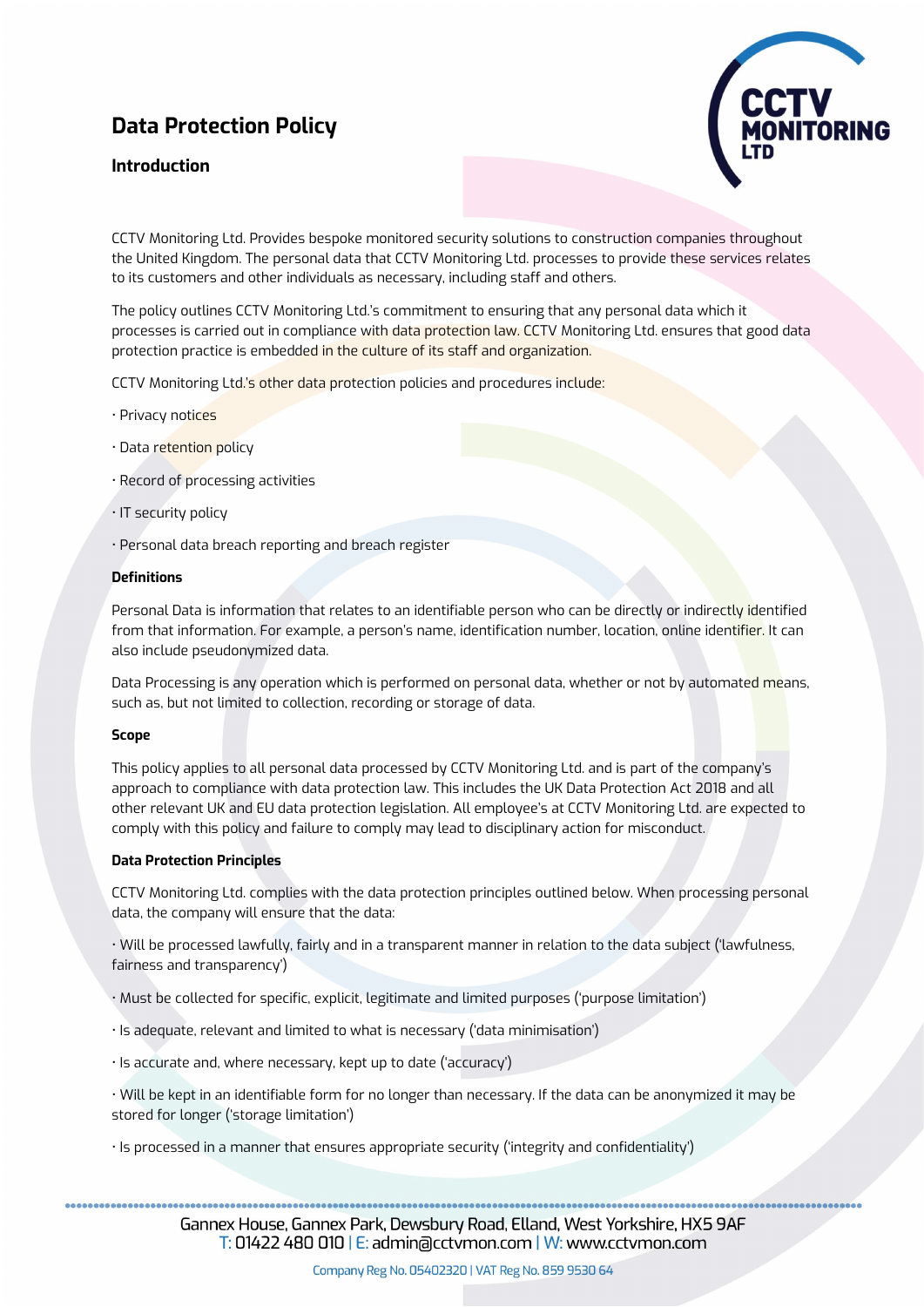

## **Rights of Individuals**

CCTV Monitoring Ltd. has processes in place to ensure that any requests made by individuals under data protection law can be facilitated. All requests will be considered without unnecessary delay and within one month of receipt.

Data subjects are allowed to exercise their rights covered, which are:

- The right to know how personal data is used in clear and transparent language.
- The right to know and have access to the personal data being held about them.
- The right to receive and transfer data in a common and machine-readable electronic format.
- · The right to have their personal data removed.
- The right to have data corrected where it is inaccurate or incomplete.
- The right to complain and object to processing.
- The right to limit the extent of the processing of the individual's personal data according to their wishes.
- The right not to be subject to decisions without human involvement.

## **Security**

All employees of CCTV Monitoring Ltd. are aware that personal data must be securely controlled.

Any electronic data will be kept and stored in a confidential and secure manner using modern software. Access to said data will be limited to personal who require legitimate access. When data is computerised, it will be coded and encrypted on both a local hard drive and a network drive that is backed up. If data is stored on portable storage, that device must be stored in locked storage when not in use and any data that is stored must be encrypted. Only necessary data will be stored on portable storage devices. When the data is deleted it will be done safely so that the data is irrecoverable. Appropriate back-up and disaster recovery solutions will also be in place.

CCTV Monitoring Ltd. tries to reduce the amount of data that is stored as a physical document. Where it is necessary to store personal data as a physical document it will be stored in locked storage and restricted to permissible people. When the data is no longer required it will be destroyed in such a way where the data is no longer legible.

## **Lawful Basis of Processing**

CCTV Monitoring Ltd. acknowledges that processing of personal data may be only carried out where a lawful basis exists, and the company has assigned a lawful basis against each processing activity. Where no lawful basis applies the company may seek to rely on the individuals consent to process data.

CCTV Monitoring Ltd. recognises the high standard attached to the processing of data. The company understands that consent must be freely given. Where consent is to be given the company will do so on a specific and individual basis where appropriate. Individuals will be given clear instructions on the desired processing operation, informed of the consequences of their consent and of their right to withdraw consent at any time.

Gannex House, Gannex Park, Dewsbury Road, Elland, West Yorkshire, HX5 9AF  $\overline{T}$ : 01422 480 010 | E: admin@cctvmon.com | W: www.cctvmon.com